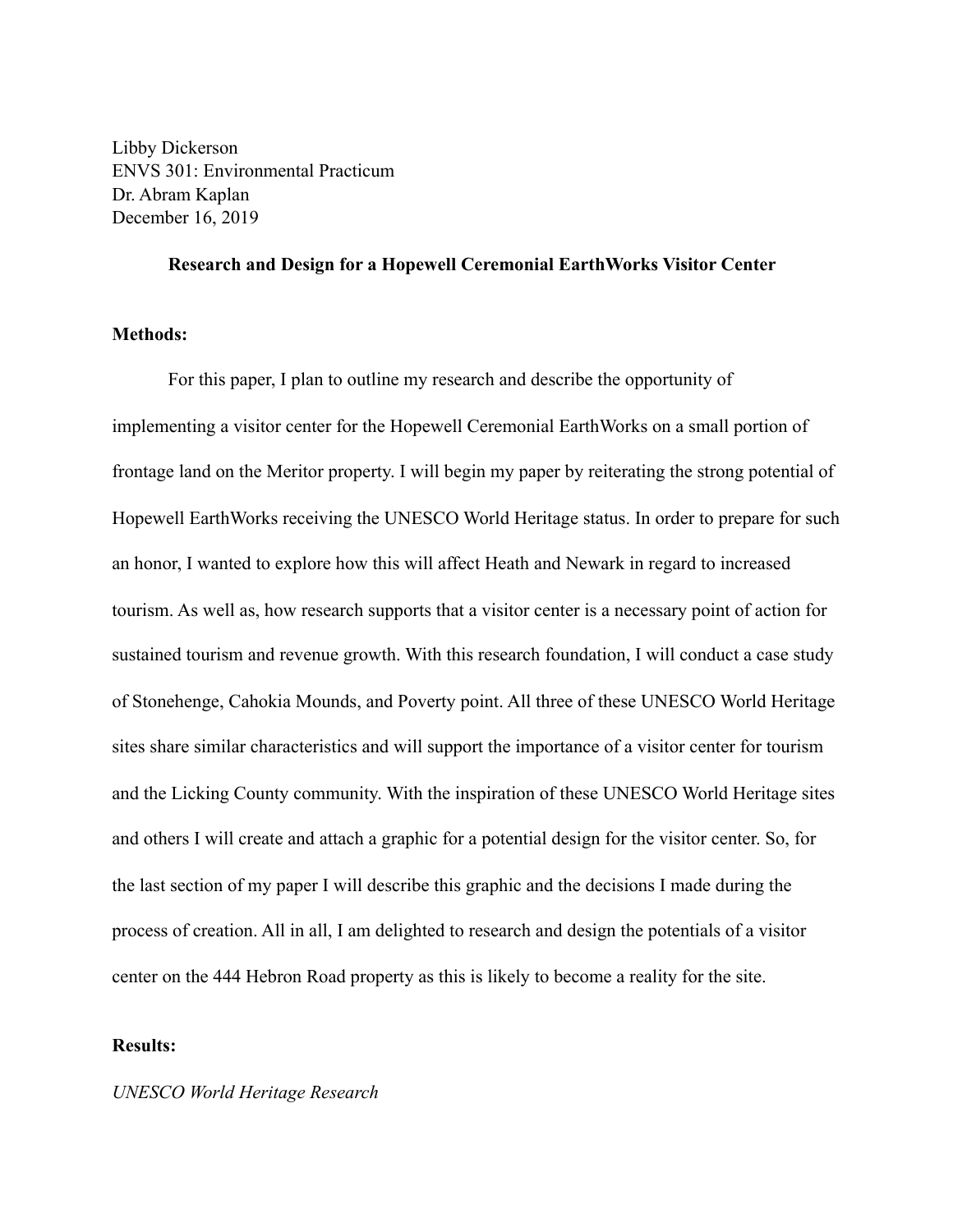Since Phase One of Environmental Practicum, we have included a visitor center in every proposal for the Meritor Site. As the Heath historical site across the street from Meritor has been outlined to our class by the Ohio History Connection and Mayor Johns as undergoing the progress of becoming a UNESCO World Heritage site. Further, the current status of the Hopewell Ceremonial EarthWorks is that, "three nominations in Ohio are among 20 currently on the 'U.S. Tentative List' from which nominees will be drawn to go forward for inscription in the coming years. Efforts are now well underway to prepare our [Hopewell Ceremonial Earthworks](http://worldheritageohio.org/hopewell-ceremonial-earthworks/)  to go forward; while [Serpent Mound](http://worldheritageohio.org/serpent-mound/) and the [Dayton Aviation Sites](http://worldheritageohio.org/dayton-aviation-sites/) will follow afterwards" (worldheritageohio.org, 2019). With such confidence from the state of Ohio that the Hopewell Ceremonial EarthWorks will become a World Heritage site, our class made the decision to designate land for a visitor center on every proposal for the Meritor property. Additionally, Hopewell EarthWorks themselves have voiced interest in the purchase of frontage property for such a center and parking. As a visitor center would provide several benefits for the city of Heath including revenue and the tourist experience.

With any newly designated UNESCO World Heritage site, the amount of tourism is expected to increase (Mallett, 2018). So, to begin my research I wanted to dig deeper into just how much of an increase is expected for tourism of this site in central Ohio. From this search I found a local Newark newspaper that highlighted many of these questions I was investigating. Dr. G. Jason Jolley, director at the George Voinovich School of Leadership and Public Affairs at OU, served as an expert on the site for the report. He began by explaining what the status of World Heritage means and confirmed that without the World Heritage Status the Newark EarthWorks received 9,580 visitors in 2016 (Mallett, 2018). Jolley then confirmed the impact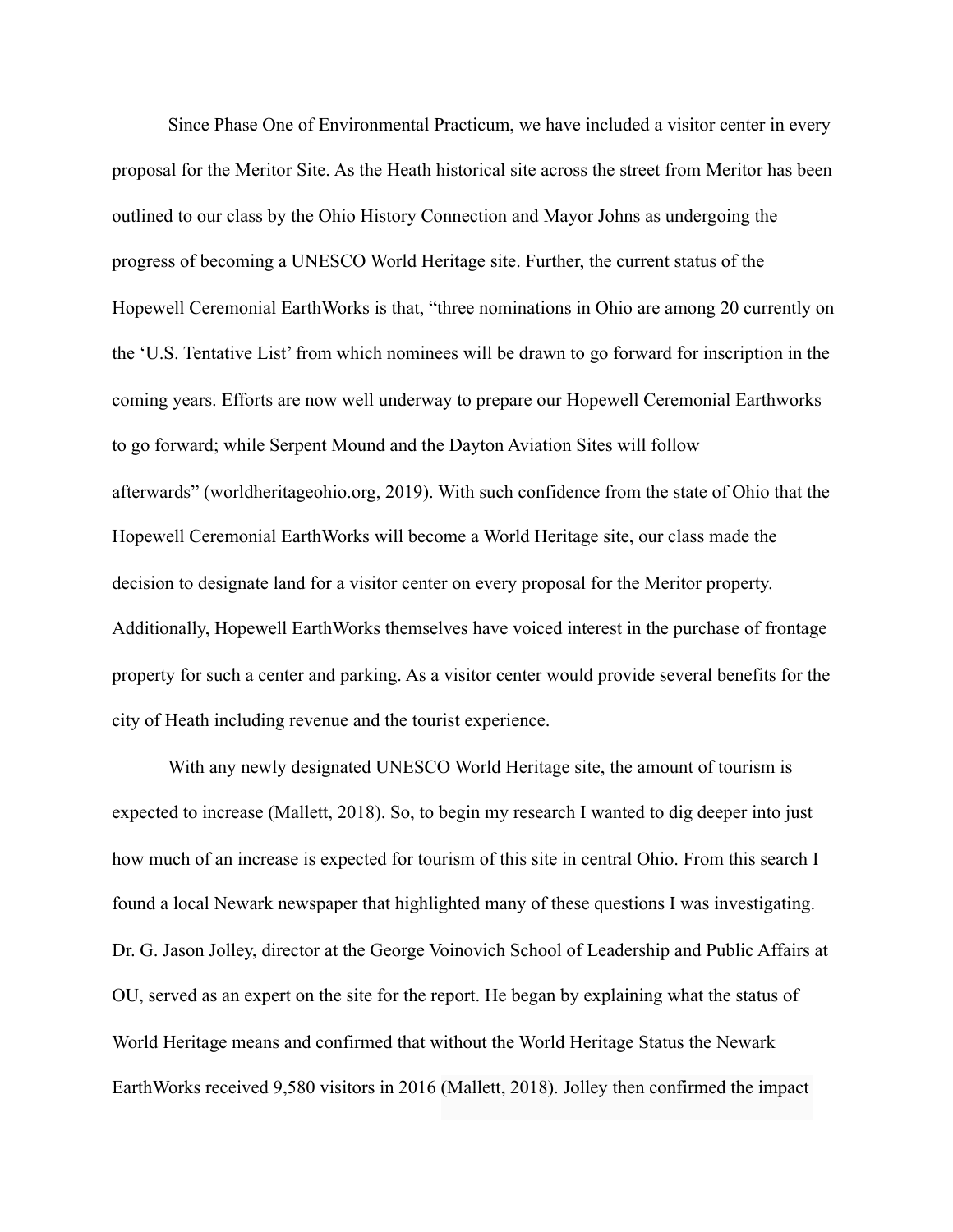that the Hopewell Ceremonial Earthworks would be expecting, "Tourism will double within three years of receiving the World Heritage designation, even if the community does nothing to attract visitors. Marketing the sites and developing tourism assets could double that projected increase" (Mallett, 2018). Building a visitor center would be a tourism asset that would help foster a greater and more sustained amount of tourism for the Heath and Newark community.

So, with such a great amount of tourism increases, a visitor center will be necessary to further visitation over the long term. The UNESCO guide to sustained tourism states that, "According to the World Tourism Council, infrastructure is the single most important key to tourism growth and performance" (UNESCO, 2019). Therefore, building an infrastructure such as a visitor center will be the first step in the right direction of preparing the Heath community for the tourism expected with the World Heritage status. Many World Heritage sites have followed a similar model by constructing a museum or visitors center to enhance the visitor experience. In order to understand the impact of a visitors center I have decided to compare and contrast current world heritage sites similar to Hopewell EarthWorks. The Ohio World Heritage website states that the Hopewell Ceremonial Earthworks, "share certain characteristics with other monumental sites built substantially from earth, such as Poverty Point, Cahokia Mounds, Effigy Mounds National Monument, Amazonian geoglyphs, Stonehenge, Avebury and Associated sites" (worldheritageohio.org, 2019). So, I have decided to examine Stonehenge, Cahokia Mounds, and Poverty point under the scope of the visitor experience.

*A Case Study: Stonehenge, Cahokia Mounds, and Poverty Point*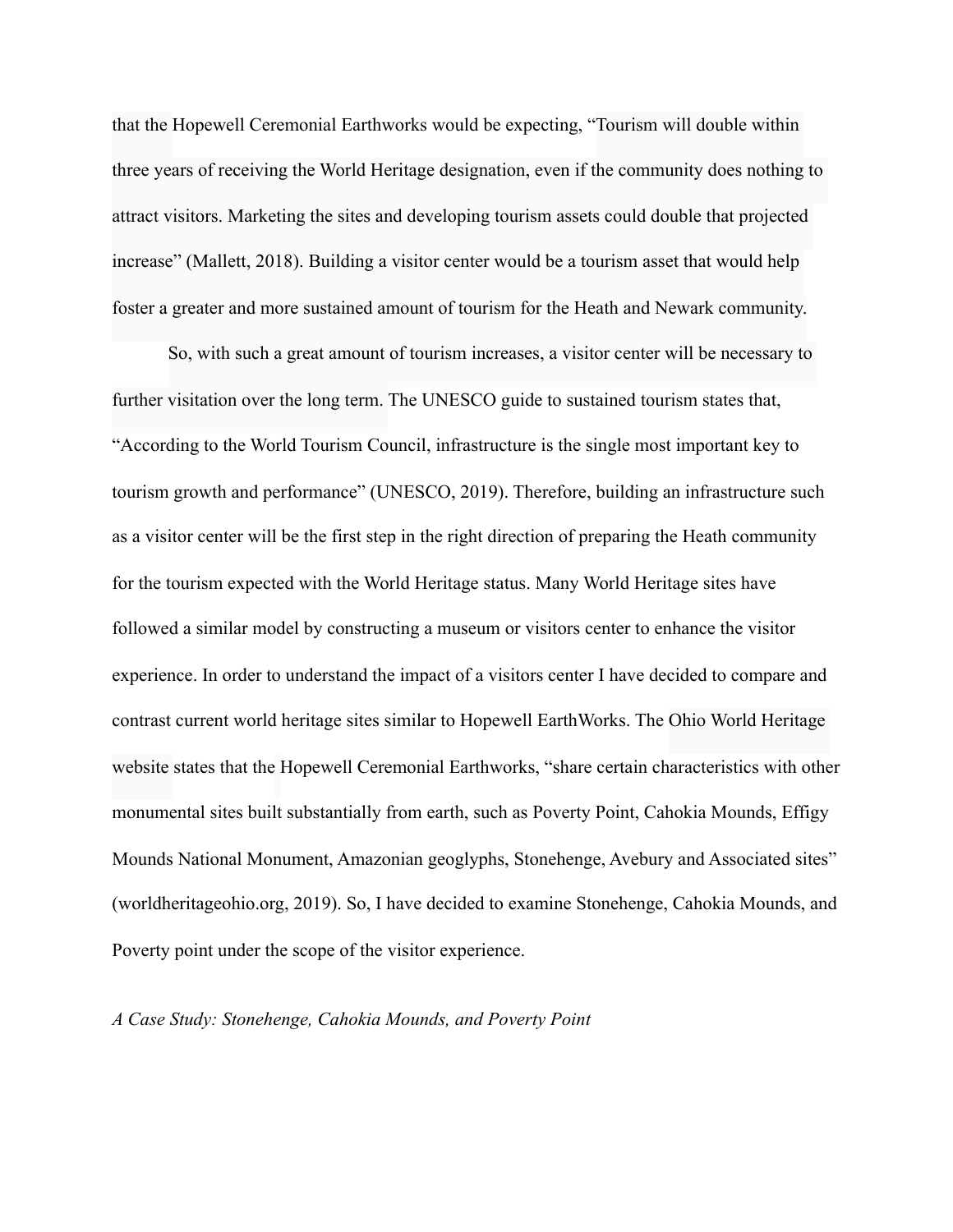In order to fully understand the importance of infrastructure for UNESCO World Heritage sites I have decided to look closer into three UNESCO sites: Stonehenge, Cahokia Mounds, and Poverty Point. While these sites have similar characteristics as sites built substantially from earth, they all offer different perspectives in regard to visitation methods. Stonehenge and Cahokia Mounds have shown much success in regard to tourism even on different continents. While Poverty Point continues to lack sustainable visitation. Therefore, these sites will reveal interesting factors to consider in my final graphic design for a visitor center.



Figure 1. Denton Corker Marshall Visitor Center built for the UNESCO World Heritage site Stonehenge.

Stonehenge located in Wiltshire was designated a UNESCO World Heritage site in 1986. The site is recognized for being the most architectural sophisticated prehistoric circle in the world (UNESCO, 2019). Further Stonehenge demonstrates, "Neolithic and Bronze Age ceremonial and mortuary practices resulting from around 2000 years of continuous use and monument building between circa 3700 and 1600 BC" (UNESCO, 2019). With Stonehenge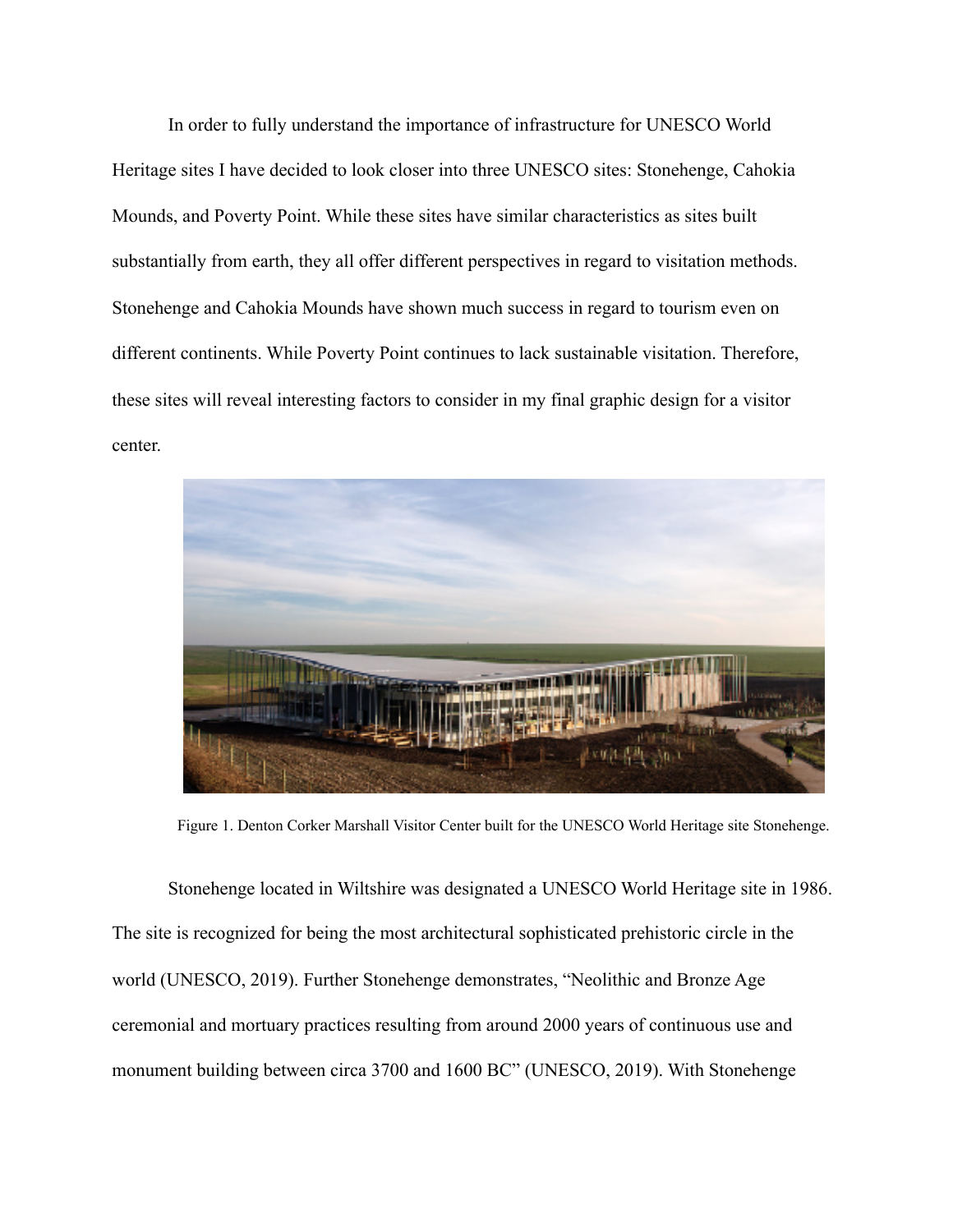recognized as a UNESCO World Heritage site for its significant cultural impact, initially only a small infrastructure was built for visitors. This temporary visitor center included only the necessities - a snack bar, bathroom, and small shop (Kennedy, 2013). While this center did the job, an official visitors center was implemented in December 2013 as seen in Figure 1. Designed by Denton Corker Marshall, this new and improved center is, "a determinedly meek and retiring grey glass, steel and timber structure 1.5 miles (2.4km) west of and invisible from the stones – and barely visible from a few hundred yards away" (Kennedy, 2013). This structure was designed to balance with Stonehenge and the vastness which surrounds it. Additionally, the center contains a cafe, ticket office, shop, car and bus park, and a museum exhibition of the site's history. The addition of this new visitor center propelled tourism growth and performance. A record number of tourists visited Stonehenge the year following the center's construction (BBC, 2014). More specifically, 1.3 billion people visited creating a 9% rise of visitation to the prehistoric site. By merely creating a visitor center, tourism increased significantly and the site itself is better equipped to handle such visitation.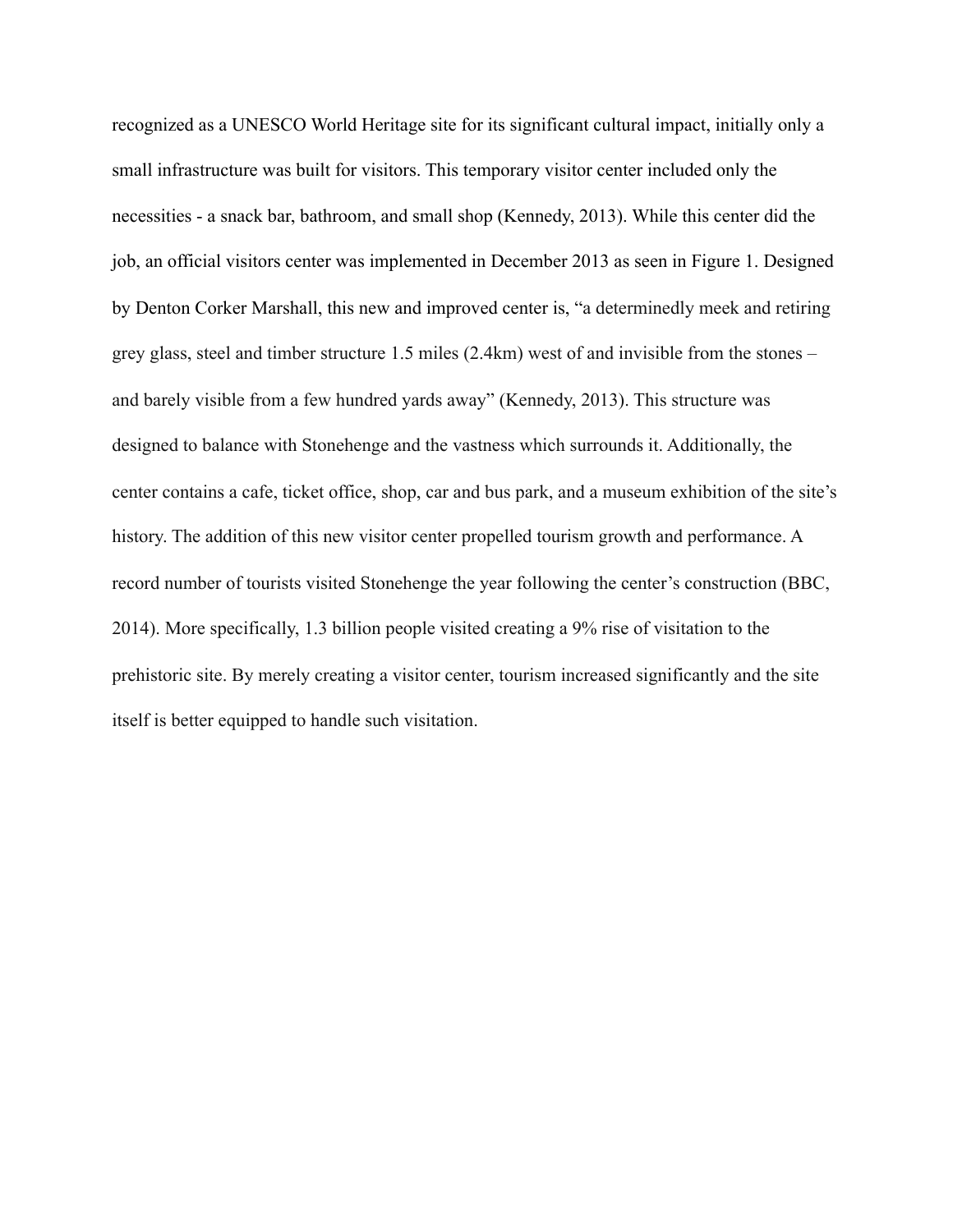

Figure 2. The Cahokia Mounds Visitor Center located in Collinsville, IL.

While Stonehenge is successful on a large scale in Europe, the Cahokia Mounds present the success possible for a midwestern UNESCO site. The Cahokia Mounds site is located in Collinsville, IL and is the largest pre-Columbian settlement north of Mexico. The site, "is the pre-eminent example of a cultural, religious, and economic centre of the Mississippian culture (800–1350), which extended throughout the Mississippi Valley and the south-eastern United States" (UNESCO, 2019). Today, the Cahokia Mounds are operated by the Illinois Department of Natural Resources and receive about 300,00 tourists annually (Cousins, 2019). The Cahokia Mounds also support tourism through their visitor center as shown in Figure 2. Similar to Stonehenge, the center offers a food service, staff offices, restrooms, gift shop, auditorium, parking, and a museum exhibition. However, the World Heritage status has made a substantial economic impact on Collinsville. "A 2014 study said Cahokia Mounds had an economic impact of about \$19.6 million and supported 179 jobs" (Cousins, 2019). This revenue and job support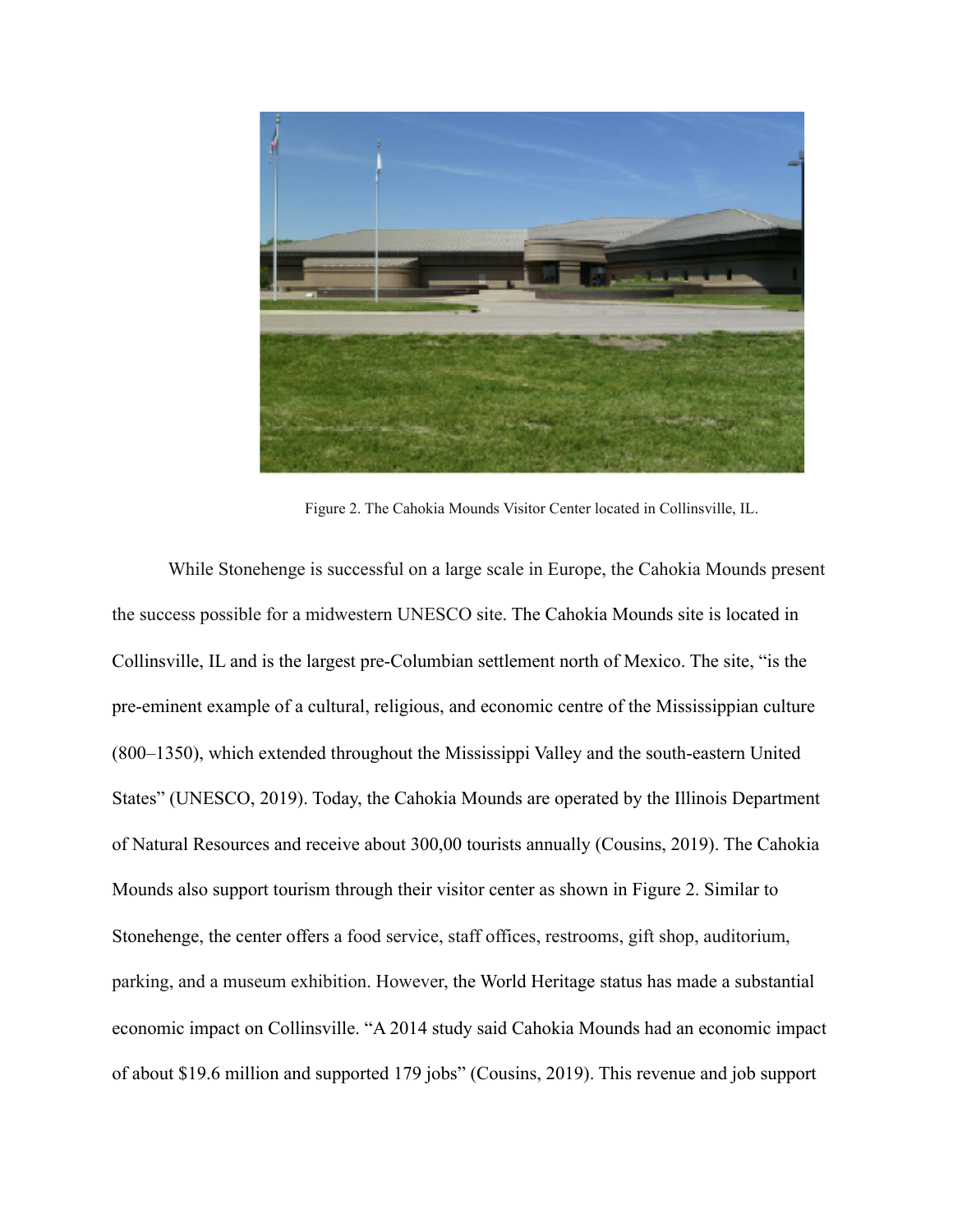are essential for Collinsville and can resemble the impact to be made in Licking County. Even when searching the internet for Collinsville, the results show several tourist attractions and rave reviews to not only visit the Cahokia Mounds but the town itself. Collinsville made the effort to support the tourism experience and the positive results are undeniable.

To contrast, Poverty Point has not taken strides to make the site a strong tourism attraction. Poverty Point is Louisiana's first and only World Heritage Site and is the only cultural World Heritage site located in the American Southeast (Greenlee, 2019). "It is a 402-acre archaeological park in northeast Louisiana that is regarded as the largest and most complex hunter-fisher-gatherer site in North America, if not the world. Dating from about 1,700 B.C.E. to 1,100 B.C.E., this designed landscape includes five earthen mounds (Mounds A, B, C, E and F) and six nested, C-shaped, earthen ridges surrounding a huge leveled, 43-acre plaza" (Greenlee, 2019). The prehistoric site includes a small visitor center similar to Stonehenge's original center which only includes the necessities. However, the site does not include any other infrastructure and has not been affected by substantial increased tourism. Further, "The state anticipated that visitation would increase slowly following inscription given the site's remoteness and its low name recognition" (Greenlee, 2019). So, while the site is remote in location, no steps have been taken to make the tourism experience more enjoyable. To reiterate, infrastructure is key to tourism growth and performance (UNESCO, 2019).

### **Implications:**

With the comparison of Stonehenge, Cahokia Mounds, and Poverty point, it is clear to see the impact infrastructure can have on the tourism experience. To reiterate, Stonehenge's new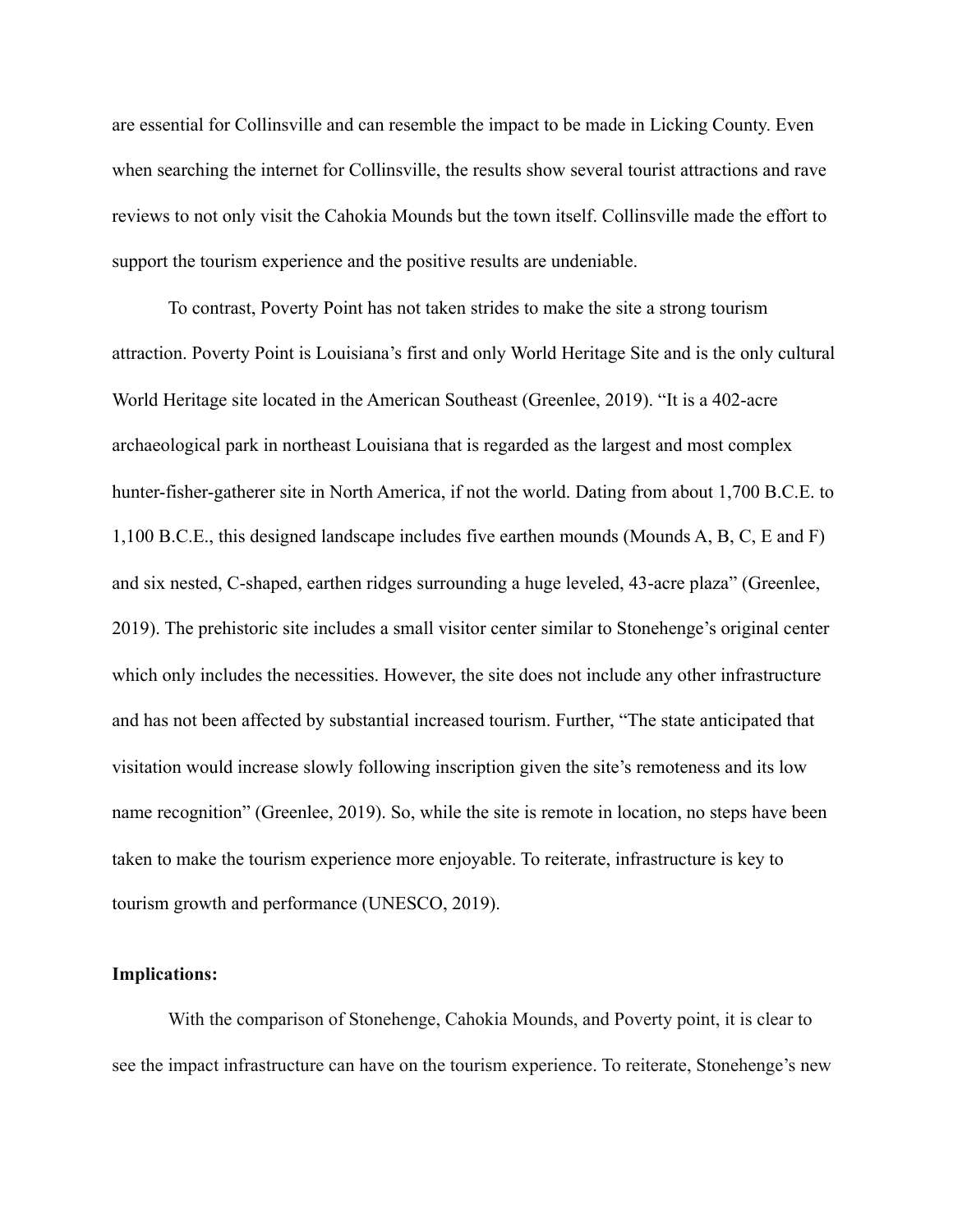visitor center resulted in a record-breaking amount of visitation. The Cahokia Mounds have been successful not only with their visitor center but with supporting their own town infrastructure to enhance jobs and revenue through tourism of the site. While, Poverty Point continues to fall short on taking advantage of the opportunity to build infrastructure for tourism attraction. All in all, a visitor center is a necessary step to begin the process of preparing the Hopewell Ceremonial EarthWorks for the visitation to come with the designation of a UNESCO World Heritage site.



#### **Visitor Center Graphic Design:**

Figure 3. This graphic represents the layout for the implementation of a Solar Manufacturing Facility created by Calvin P. and Mark R.

*My Process:*

 In order to begin designing a potential visitor center, I wanted to understand the space and dimensions I was working with. So, I started by looking at Figure 3, a graphic of the Solar Manufacturing Facility layout which was created by my classmates. I chose to design based on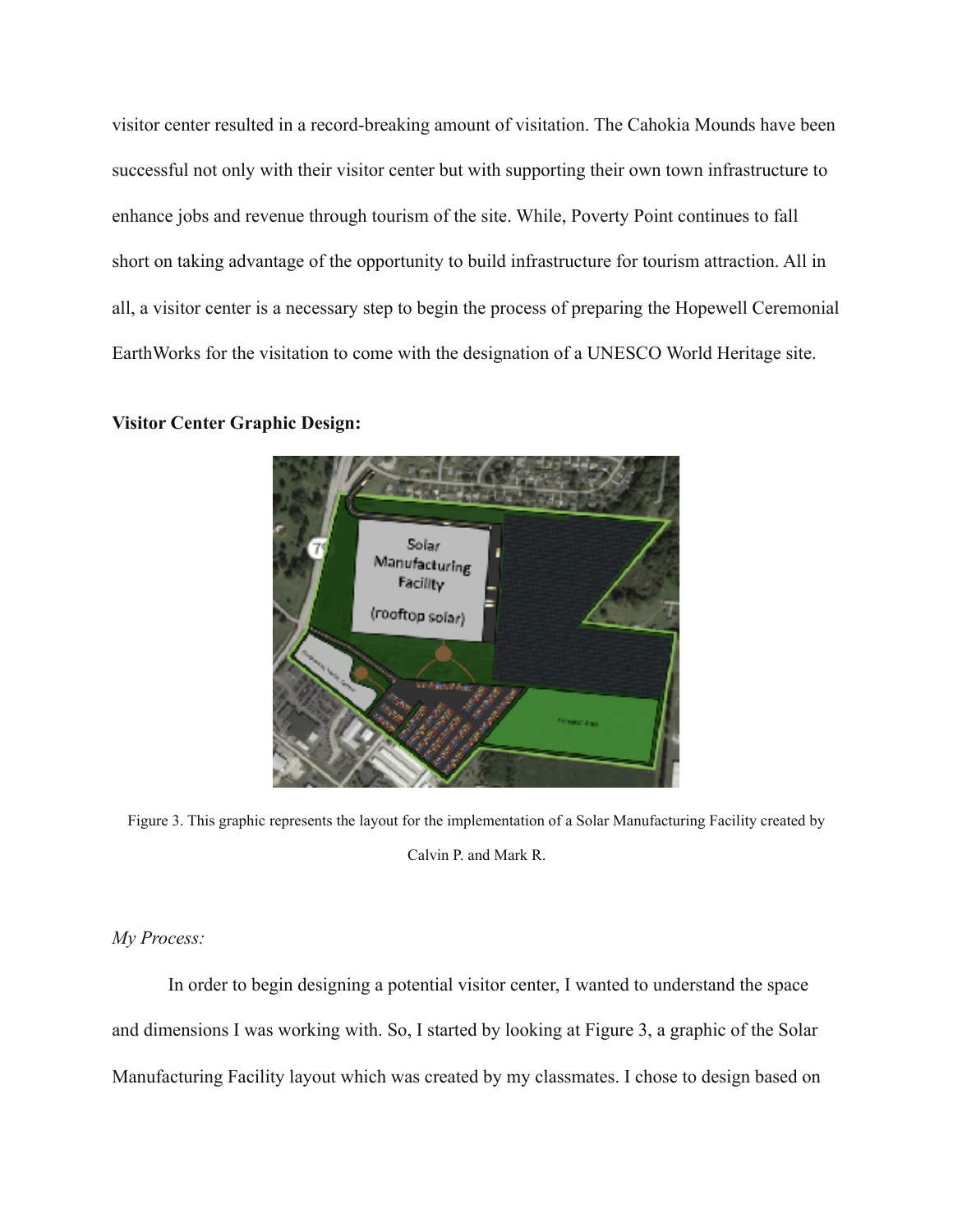this graphic because the mixed-use space included the visitor center as a part of the bigger space. From this point, I began searching the internet for other UNESCO World Heritage visitor centers for inspiration and common themes. I then collected these images of visitor centers into a word document. Some of the visitor center images I gathered for my inspiration board were the Cahokia Mounds, Stonehenge, Mammoth Cave National Park, Smoky Mountain, Chaco Canyon, Chillicothe, and Olympic National Park. With several ideas for my visitor center in mind, I began working with the software Sketch Up. However, this software was unfamiliar to me, so I began by following the Sketch Up How-To videos and designed a playground before I felt comfortable designing. Once I felt ready, I designed the visitor center on Sketch Up which took about half a day to create.

## *My Design:*



Figure 4. This image represents the front side of my 3D design for the Hopewell Ceremonial EarthWorks.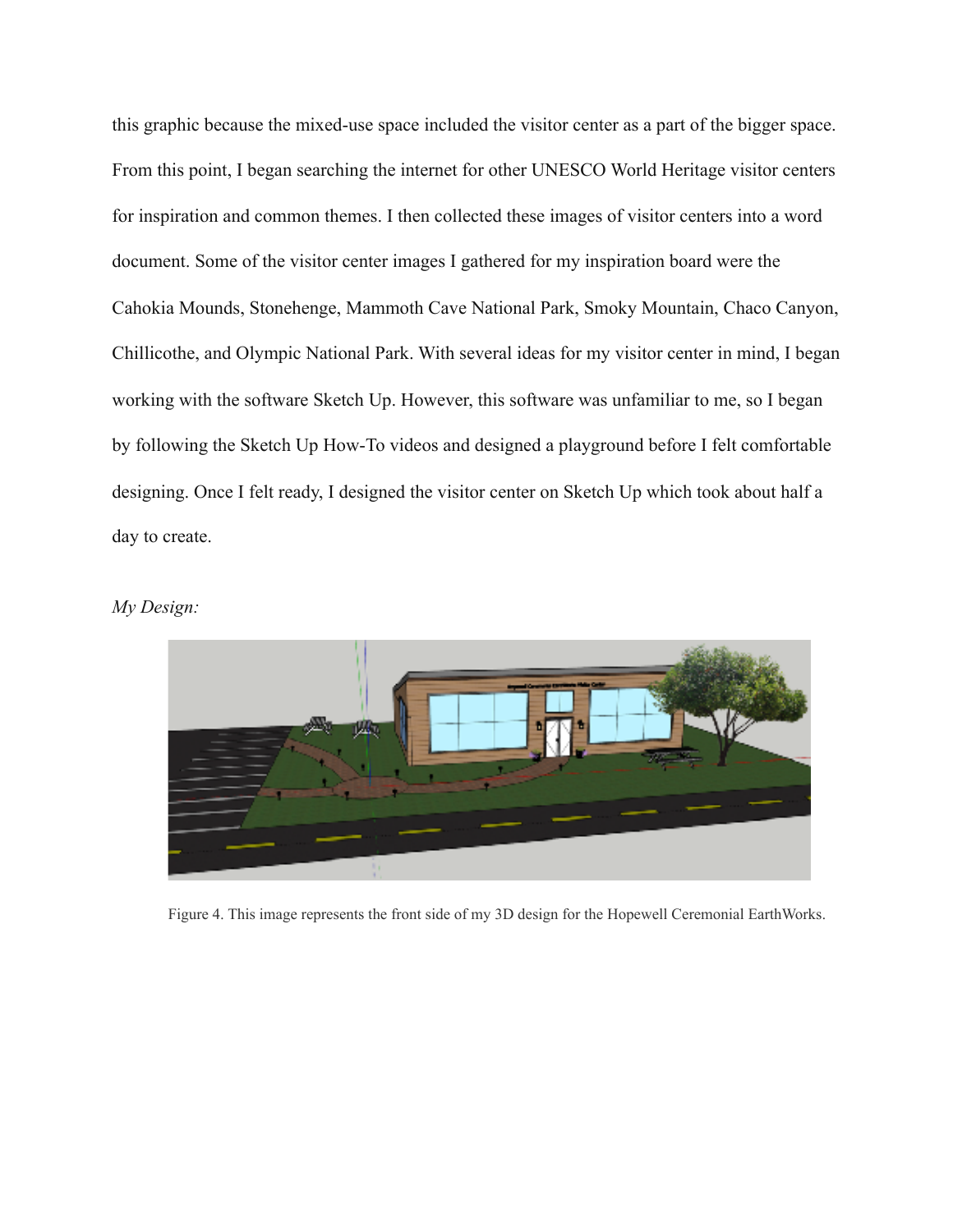

Figure 5. This image represents the back side of my 3D design for the Hopewell Ceremonial EarthWorks.

 My overall thought for the visitor center was centered around capturing natural sunlight. This idea was based on a comment made during our final presentation from an Ohio History Connection Representative who noted how perfect solar energy was for the Meritor site to match the interest of the EarthWorks site with sunlight. Therefore, I want to incorporate large windows which tend to be eye catching under a lean roof. The idea of a lean roof is also optimal for solar energy production. So, my visitor center basic structure is a 30' by 50' rectangle with the frontage facing wall reaching 14' and the back wall reaching 8'. As you can see in Figure 4, I incorporated large windows with a glass door to capture maximum sunlight. From here, I added windows to the sides, outdoor lights, and letters stating, "Hopewell Ceremonial EarthWorks Visitor Center".

 Rotating to the back side of the structure, as seen in Figure 5, I wanted to incorporate some environmental elements to the center. On the lean roof, I incorporated solar panels for collecting energy which has been a major interest for the site as a whole. As well as a water collection system for optimizing rainwater. These systems will positively benefit the Meritor site, and EarthWorks site both in a physical and informative way.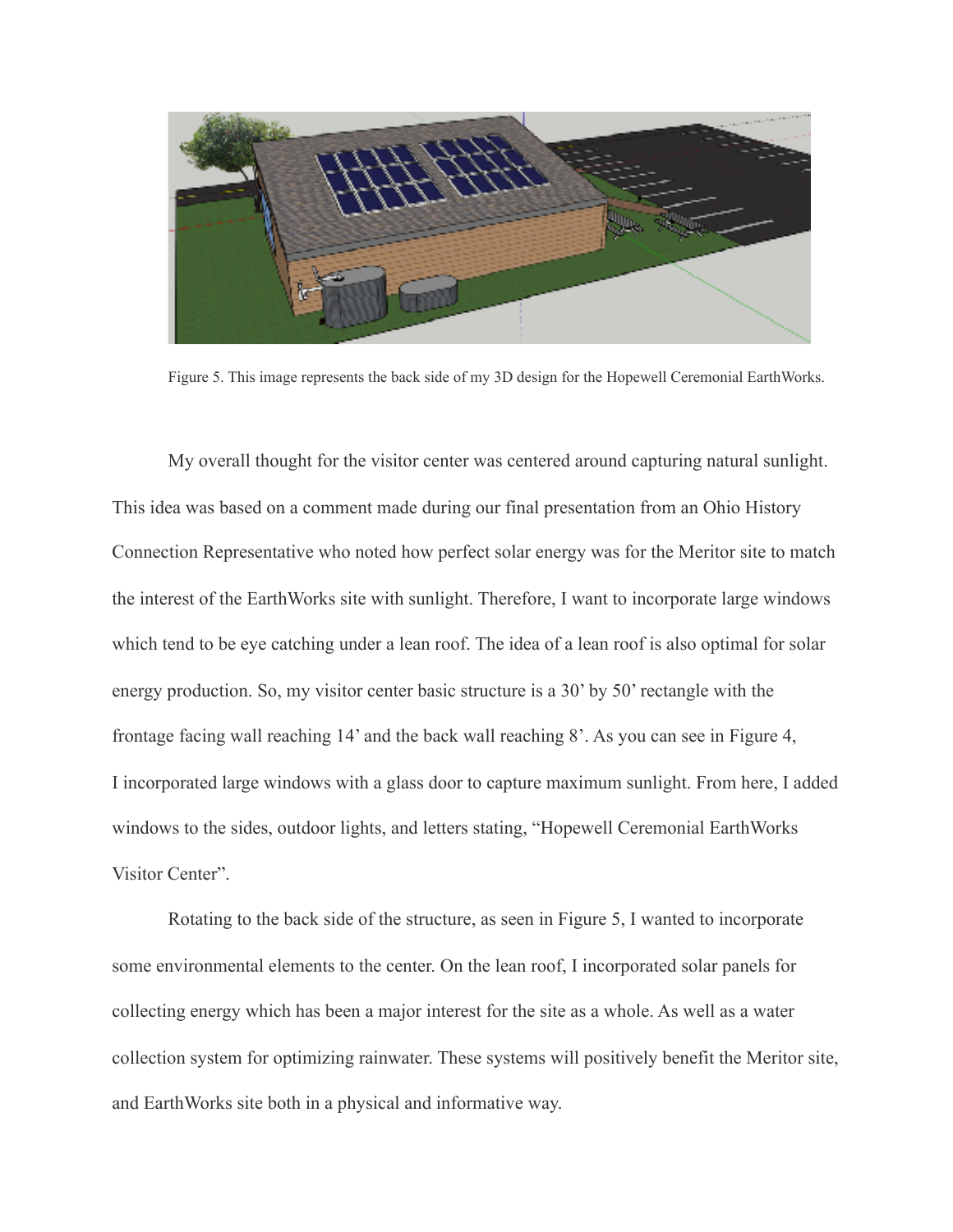Lastly, referring to Figure 3, I wanted to add similar landscaping to the original graphic. Therefore, I added a brick walking path and concrete parking lot. For the final touches, I wanted to make the site feel more welcoming, so I added picnic tables, outdoor lighting along the path and a large tree. Overall, I understand that my graphic is not perfect; however, I hope it can convey or spark an idea of what the visitor center could look like. Further, I decided not to incorporate research about the interior of the center and the decision process of the pedestrian bridge to the EarthWorks site. As I spent the majority of my time understanding the implications of a visitor center as a whole and theorizing the exterior of the visitor center. Although I do want to make note that many visitor centers include museums as well. Overall, I believe that my current design includes many of the elements that will be considered for the final visitor center.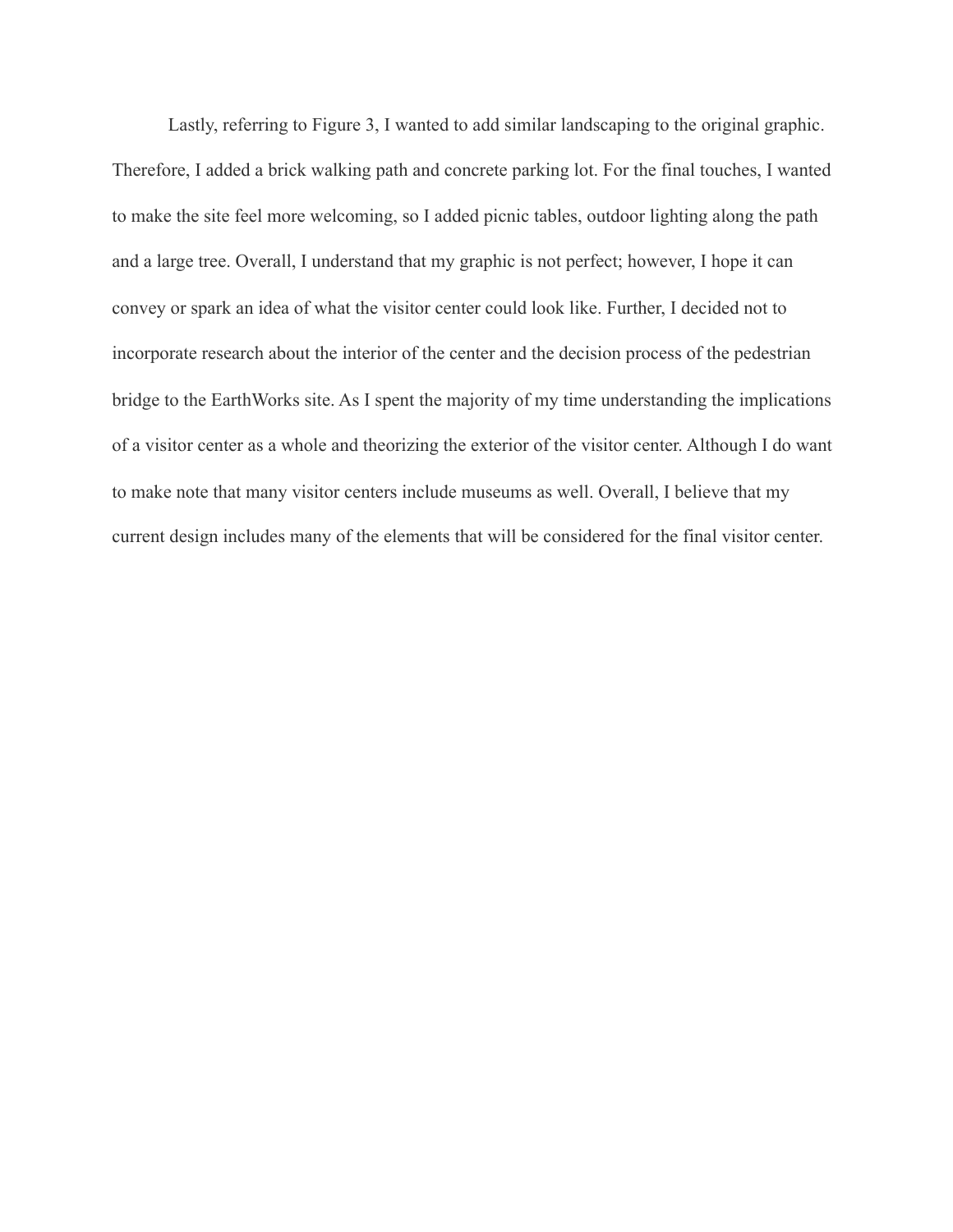#### Works Cited

- Centre, U. N. E. S. C. O. W. H. (n.d.). Stonehenge, Avebury and Associated Sites. Retrieved December 15, 2019, from https://whc.unesco.org/en/list/373.
- Cousins, S. (2019, August 13). Momentum for Cahokia Mounds national park status grows. Retrieved December 15, 2019, from https://www.thetelegraph.com/news/article/Cahokia-Mounds-support-grows-14301829.php.
- Discover Ohio's World Heritage... (n.d.). Retrieved December 15, 2019, from http:// worldheritageohio.org/.
- Greenlee, D. M. (2019, June 20). Poverty Point celebrates five years as a World Heritage Site. Retrieved December 15, 2019, from https://prcno.org/poverty-point-celebrates-five-years-asa-world-heritage-site/.
- How to use this guide: UNESCO Sustainable Tourism Toolkit. (n.d.). Retrieved December 15, 2019, from http://whc.unesco.org/sustainabletourismtoolkit/how-use-guide.
- Kennedy, M. (2013, December 17). New Stonehenge visitor centre finally opens. Retrieved December 15, 2019, from https://www.theguardian.com/culture/2013/dec/17/stonehengevisitor-centre-opens-english-heritage.
- Mallett. (2018, April 4). Newark Earthworks tourism expected to soar with World Heritage designation. Retrieved December 15, 2019, from https://www.newarkadvocate.com/story/ news/2018/04/05/newark-earthworks-tourism-expected-soar-world-heritage-designation/ 485294002/.